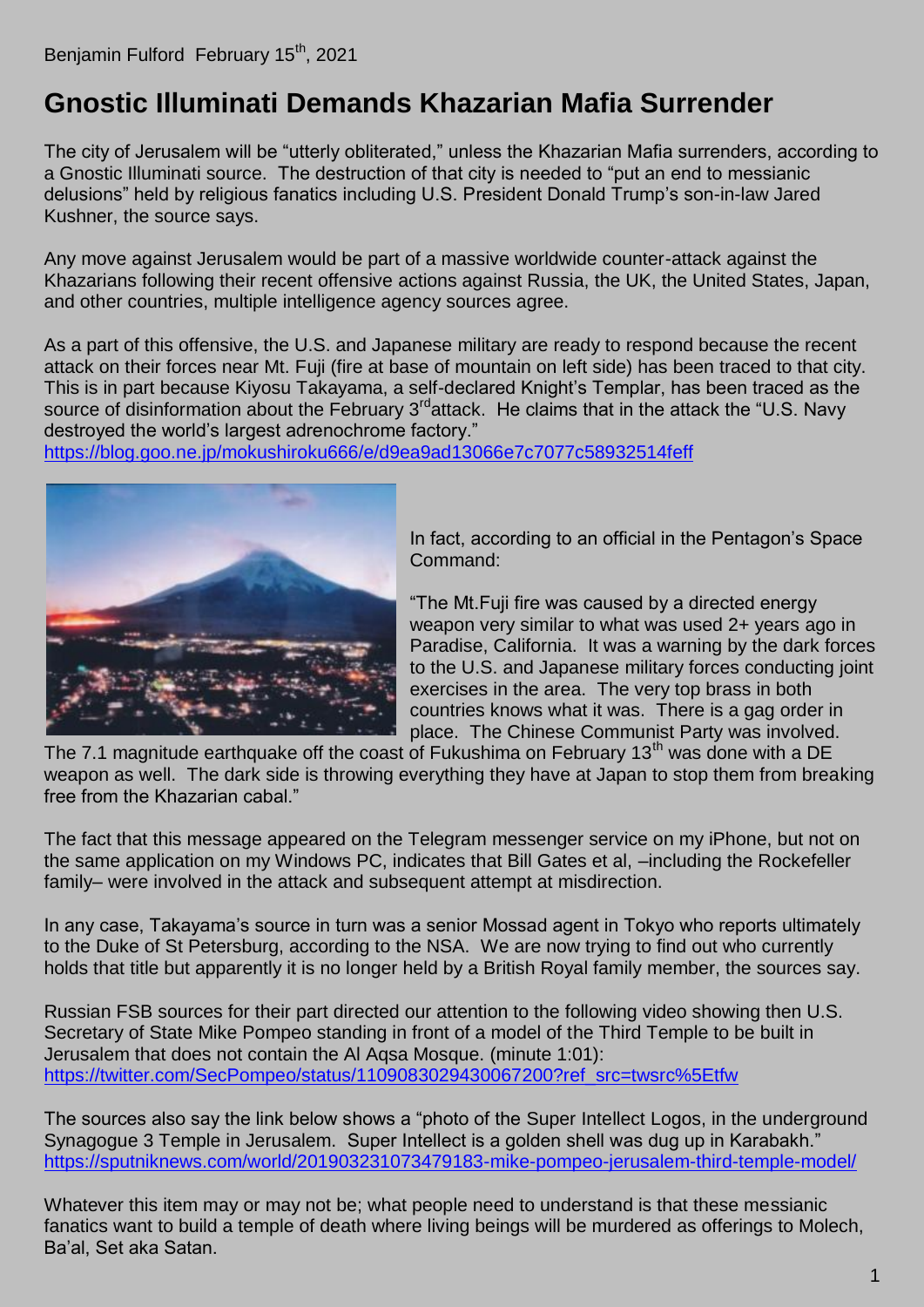The White Dragon Society and its allies will support the creation of a third temple when this war ends but it will be a temple of life, not death. Here offerings will consist of pledges to promote life, i.e. like environmental protection of vulnerable species that will support Earth's biodiversity not destroy it.

In any case, the civil war raging in the west involving these fanatics has now pitted MI5 again MI6, and the CIA against the FBI among others.

In the UK, after MI6 triggered Article 5 of The United Nations Universal Declaration on Human Rights in both Great Britain and Ireland the head of Britain's Armed Forces, General Sir Nick Carter took the side of…

MI6 when he went on the record on February 11th to say his nation was about to go on a war footing:

"What you generally find with a crisis like this [Covid-19], which becomes an economic crisis, is that it then undermines the security and stability situation as well. And what often follows a very significant economic event is a security challenge. If you look at the Thirties, that started as a very significant economic crash and that acted as a very destabilizing feature."

[https://www.telegraph.co.uk/news/2021/02/12/general-sir-nick-carter-interview-joining-fight-against](https://www.telegraph.co.uk/news/2021/02/12/general-sir-nick-carter-interview-joining-fight-against-covid/)[covid/](https://www.telegraph.co.uk/news/2021/02/12/general-sir-nick-carter-interview-joining-fight-against-covid/)

(behind paywall).

These public comments by the current head of the UK armed forces are tantamount to a declaration of war.

The UK is not alone. On February 12<sup>th</sup> Russian Foreign Minister Sergei Lavrov said Russia is ready to sever ties with the EU if the bloc imposes new, economically painful sanctions. Again in diplomatic speak severing relations is one step behind a formal declaration of war[.https://www.bbc.com/news/world-europe-56039075](https://www.bbc.com/news/world-europe-56039075)

What is interesting is that just as in World War II, the traditional enemies Russia and the UK have found themselves allied against a common enemy. In this case, the enemy has taken over the EU and is waging economic warfare against both Russia and the UK.

In case you missed it, the EU is now Khazarian Nazi-occupied territory. That is why "Goldman Sachs asshole" Mario Draghi has taken over Italy, P3 Freemason sources say. France, Germany, and Holland have also been taken over by Satanic regimes, the sources say.

What the criminals who took over the EU fail to realize is that when Russia and the UK attack the EU and attack they will, the United States will not defend the EU or the NATO pedophile murderers holed up in Belgium. This means they would be defeated within a matter of weeks by a Russian, UK alliance.

There was also a declaration of war in Asia by the Japanese, the U.S. military, and patriotic Chinese against the Khazarian Mafia and their proxies inside the Chinese Communist Party.

As a sign of this war, former Prime Minister Yoshihiro Mori, the top Khazarian Mafia proxy in Japan, was removed from power on February 11<sup>th</sup>, National Foundation Day. This means the Japanese Imperial Family and Shinto priesthood have taken the highly unusual move of intervening in day-today politics, according to Japanese right-wing sources close to the Emperor.

Officially Mori was removed as head of the Tokyo Olympic committee, but unofficially it means Japan has declared its independence from the Khazarian Mafia. That is why Fukushima was hit with an earthquake weapon shortly after this declaration.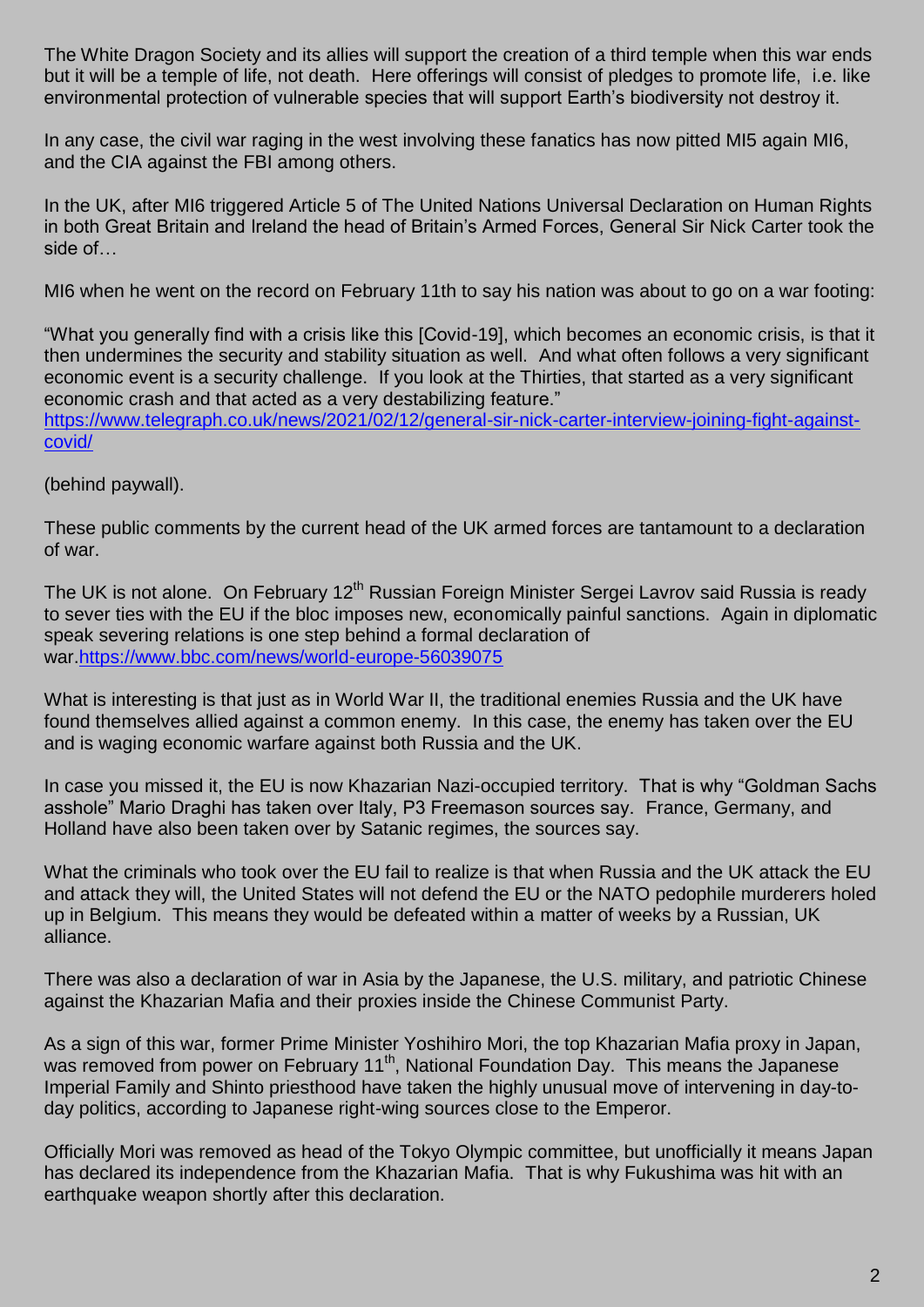The attack on Japan was also linked to the fact the Japanese government refused to sell itself to unnamed "private interests," as can be seen on page 30 of Japan's annual report submitted to the U.S. Securities and Exchange Commission on August 6<sup>th</sup>, 2020. [https://sec.report/Document/0001193125-](https://sec.report/Document/0001193125-20-211213/) [20-211213/](https://sec.report/Document/0001193125-20-211213/)

The report notes that in 2015, the Japanese Parliament passed an act allowing the Japanese government to maintain a veto-wielding "in excess of one third" share in the Development Bank of Japan. Furthermore, it states it will control "one half or more for DBJ's special investment operations."<https://sec.report/Document/0001193125-20-211213/>

Since this bank basically owns Japan financially, it means former Prime Minister Shinzo Abe, for all his faults, refused to hand over control to the Khazarian mafia and their proxies like KKR Japan.

By the way, we noted the United States Corporation has vanished from the SEC listings and has been replaced by the "United States Corp Co" with an SEC CIK#000101575. The SEC noted, the "United States Corp Co has not filed any forms with the SEC apart from initial company registration." <https://sec.report/CIK/0000101575>

We did not have the time to deep dive further but did note that entities such as the People's Republic of China and the Government of Mexico are also registered with the SEC.

PRC: <https://sec.report/CIK/0000909321>

The Mexico corporation: <https://sec.report/CIK/0000101368>

Also interestingly enough we found a registration for the planet Earth under Earth Co. and that "Security and Exchange Commission registration information for Earth Co. Documents include ownership statements, and insider trading documentation," and that "Earth Co. has not filed any forms with the SEC apart from initial company registration." Our own sources tell us it is the Rothschild family who claims ownership of the Planet Earth. <https://sec.report/CIK/0000030977>

Now let us take a bit of a deep dive at the sort of thing the self-appointed "owners" of Planet Earth are doing. The biggest business seems to be mass mind control. Take a look at this picture: [https://img.ifunny.co/images/2951e201badcc0f814d23517f80556aef77790c1c1ea3ae2cdeebac4fa55](https://img.ifunny.co/images/2951e201badcc0f814d23517f80556aef77790c1c1ea3ae2cdeebac4fa5594ea_1.jpg) [94ea\\_1.jpg](https://img.ifunny.co/images/2951e201badcc0f814d23517f80556aef77790c1c1ea3ae2cdeebac4fa5594ea_1.jpg)



Stadiums are ritual energy extraction sites. The NFL stadiums below are all seeing eyes. Imagine these full of cheering people... sending colossal amounts of competitive, worshipping/idolizing energy and vibrations through the eyes (8) .... all over the country... simultaneously....and projecting it into the Universe. This is a satanic ritual.



If that is too esoteric for you, then look at what they have done to socalled news on the corporate propaganda. Last week they staged a fake "impeachment trial," against "ex-President Trump," (never mind how you impeach an ex-president) in a studio that was obviously not in the U.S. Capital.

It looks like since the previous set of jokers like Nancy Pelosi who used to appear on the "government" reality show have been rounded up, the show was staged mostly with a whole new set of actors. However, two people who were not there were [the accused himself,](https://theweek.com/articles/965668/show-trial-no-reason-watch) and Supreme Court Chief Justice John Roberts, whose refusal to preside meant the whole act did not even have a shred of legitimacy.

They were also forced to end the farce after being caught using fake evidence. [https://theweek.com/articles/966168/most-important-](https://theweek.com/articles/966168/most-important-person-impeachment-trial-missing-isnt-trump)

[person-impeachment-trial-missing-isnt-trump](https://theweek.com/articles/966168/most-important-person-impeachment-trial-missing-isnt-trump)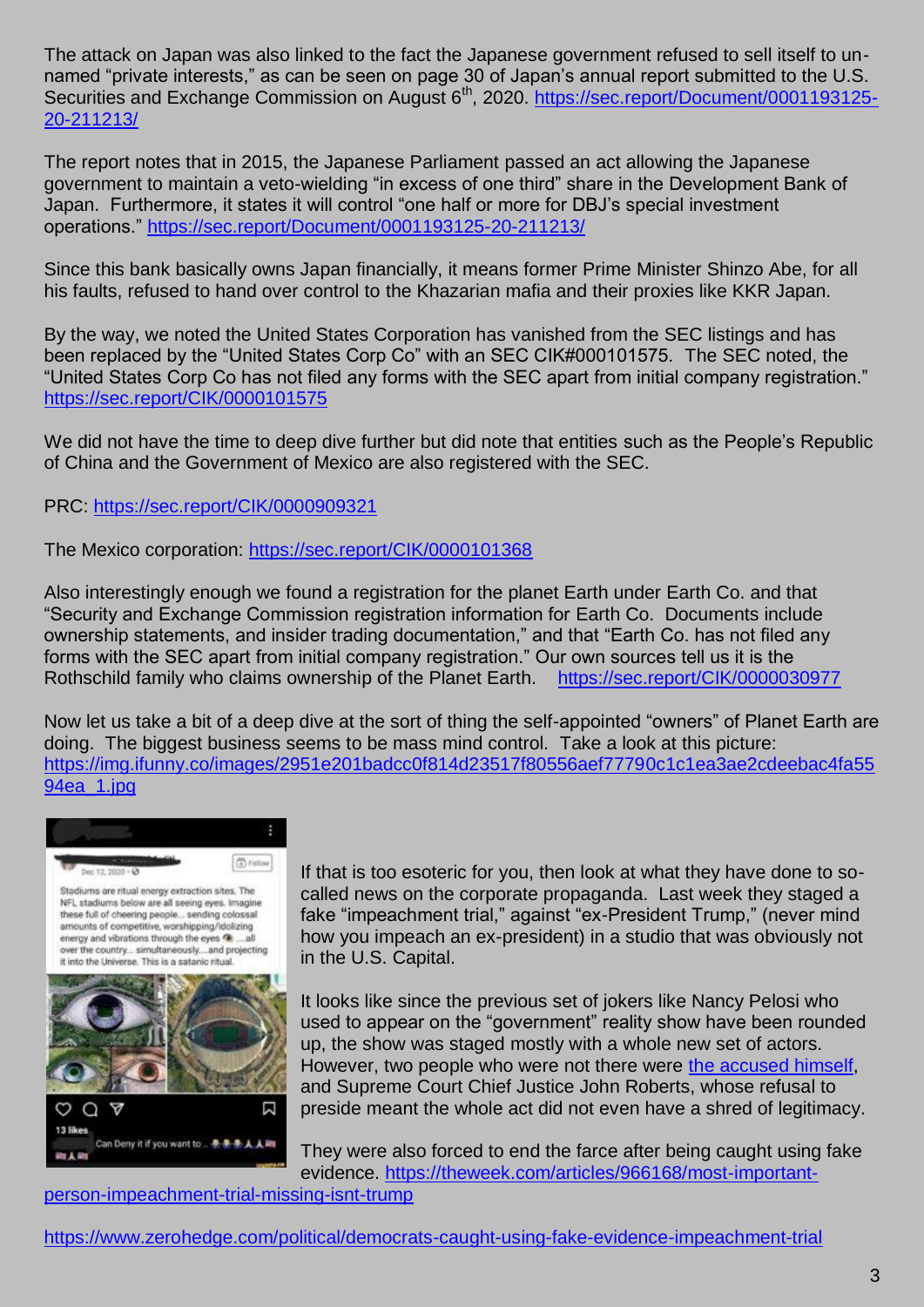MI6 sources noted:

"The January 6<sup>th</sup> incident at the House gave rise to the impeachment hearings that were infiltrated by ANTIFA (Soros for Rothschild et al.) A second impeachment would rule out any possible future second term for Mr. Trump.

In Illuminati speak this is the 'stay dead card;' never enough to simply do a person over once; they put a few extra shots into the coffin as it were."

"I think that the American people, like I said, I think they're just absolutely tired of everything that they've seen in our political establishment," General Mike Flynn said in an interview with the Western Journal. [https://www.westernjournal.com/bombshell-twj-exclusive-hour-long-feature-interview-gen](https://www.westernjournal.com/bombshell-twj-exclusive-hour-long-feature-interview-gen-flynn/)[flynn/](https://www.westernjournal.com/bombshell-twj-exclusive-hour-long-feature-interview-gen-flynn/)

Flynn also noted:

"if there's one thing that I have personally witnessed and the American public has witnessed throughout the last four years, was incredible levels of corruption inside of our Department of Justice and the FBI and other elements within our U.S. government…

But as we all know and have seen throughout the last almost three months now, we've seen incredible levels of election fraud, both foreign interference and homegrown [The job of the military is to defend American's freedom and]…one of those freedoms is the freedom to go vote for whoever we choose to vote for in a free, fair and transparent system. And we clearly don't have that. So we will continue this fight… The relationship between Big Tech and big government that now is in every aspect of our lives."

We note that Flynn's brother, Army Lt. Gen. Charles Flynn, was assigned late last month to be the commander of the U.S. Army Pacific forces. Hopefully, he will work with the Russians, British, Japanese, Taiwanese, etc. who want to finish off Khazarian Mafia rule once and for all. <https://www.westernjournal.com/general-michael-flynns-brother-command-us-army-pacific-forces/>

In any case, the Khazarian Mafia is beginning to totally lose control of its "Covid-19" justification to vaccinate everybody into permanent slavery with gene-altering CRISPR technology.

As proof of this, Pfizer has abandoned India rather than submit to safety tests for its vaccines. Pfizer executives are being actively hunted down and killed and will soon be an extinct species, WDS sources promise. <https://www.rumormillnews.com/cgi-bin/forum.cgi?read=165947>

Furthermore, riots and demonstrations against the Covid-19 fascism are breaking out all over the world. For example, take a look at this unmasked crowd telling police to choose sides. <https://www.youtube.com/watch?v=h8FBZU4Cjjs&feature=youtu.be>

A general revolt is also underway in Israel, the most brainwashed nation on Earth. <https://www.debka.com/half-measures-in-israels-coronavirus-battle-cause-confusion-defiance/>

Even China's Chief epidemiologist, Dr. Wu Zunyou, says: "The Wuhan virus has never been isolated and that is the problem." That is as close as he can say to Covid-19 is fake.

The WHO is trying to keep up appearances by pursuing a useless probe into the origins of "Covid-19" in Wuhan. The Chinese Communist Party does not want to admit they killed millions of their own citizens with a misguided 5G launch despite being warned by Western intelligence services that 5G was an area denial weapon.